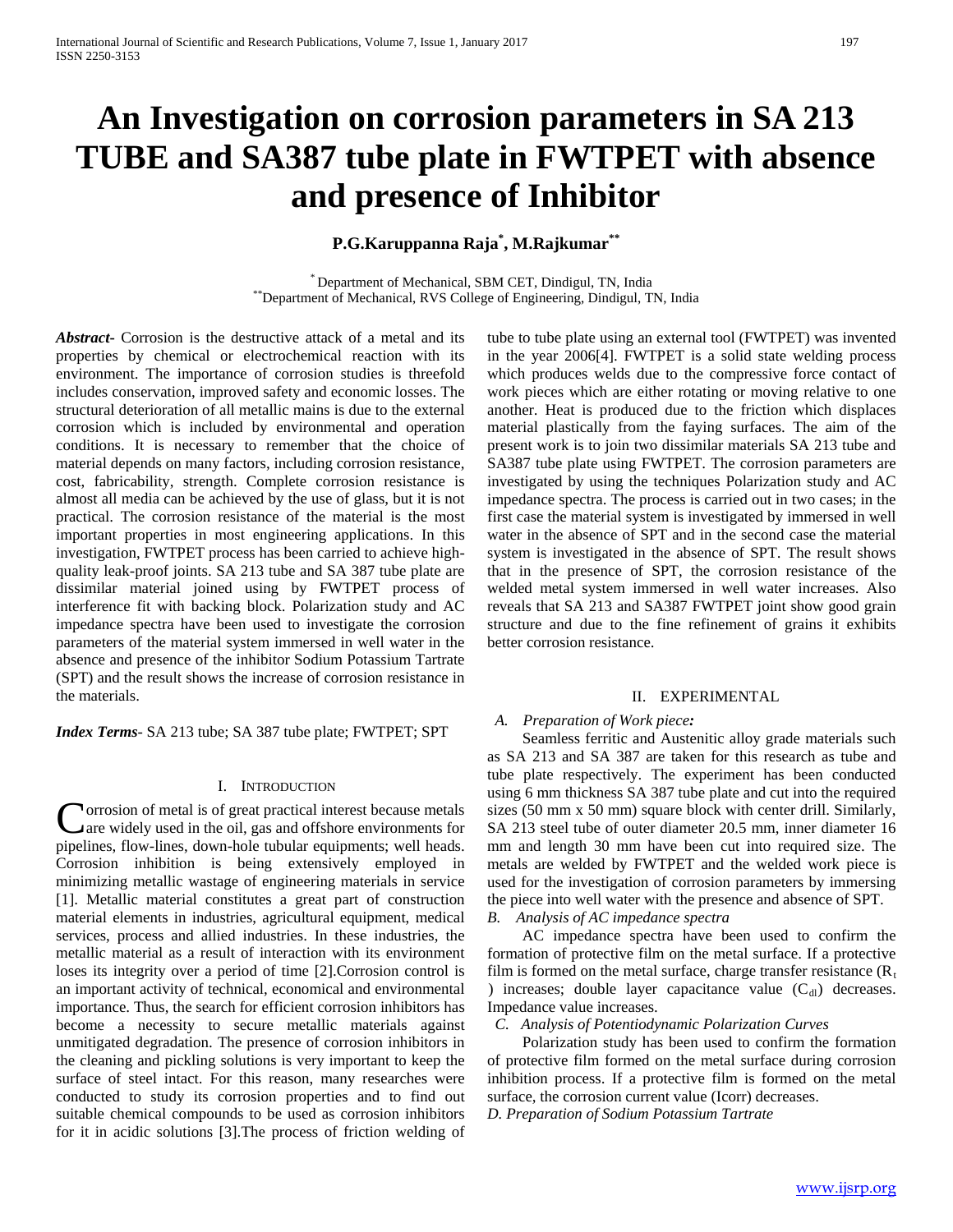International Journal of Scientific and Research Publications, Volume 7, Issue 1, January 2017 198 ISSN 2250-3153

 1 g of sodium potassium tartrate is dissolved in double distilled water and made up to 100 ml in a standard measuring flask. 1 ml of this solution was diluted to 100 ml to get 100 ppm of sodium potassium tartrate.

#### III. RESULTS AND DISCUSSION

## *A. Analysis of Potentiodynamic Polarization Curves in SA 213 Tube*

 The formation of protective film on the metal surface during corrosion inhibition process is confirmed by polarization study. The corrosion current value (Icorr) decreases if a protective film is formed on the metal surface. The Potentiodynamic polarization curves of Tube metal immersed in well water in the absence and presence of inhibitor are investigated. When Tube metal is immersed in well water the corrosion potential value is -389 mV vs SCE. When 100 ppm of SPT is added to the above system the corrosion potential shifted to the negative side -477 mV vs SCE. This indicates that the cathodic reaction is controlled predominantly.



**Figure 1: Polarization curves of Tube metal immersed in various test solutions**

# (a) Well water (b) Well water + SPT 100 ppm (b)

 Table 1: Corrosion parameters tube metal immersed in well water in the absence and presence of inhibitor, Sodium potassium tartrate (SPT) obtained from polarization study

| System                                    | Ecorr<br>mV<br>V<br><b>SCE</b> | ba<br>mV/decade | bc<br>mV/decade | LPR ohm<br>$\text{cm}^2$ | $I_{\rm corr}$<br>A/cm <sup>2</sup> |
|-------------------------------------------|--------------------------------|-----------------|-----------------|--------------------------|-------------------------------------|
| Well<br>water                             | $-389$                         | 232             | 152             | 2726502                  | 1.264<br>$10-$<br>X<br>8            |
| Well<br>water<br><b>SPT</b><br>100<br>ppm | $-477$                         | 219             | 201             | 23037226                 | 0.246<br>$10-$<br>$\mathbf{X}$<br>8 |

The LPR value increases from  $2726502$  ohmcm<sup>2</sup> to 23037226 ohmcm<sup>2</sup>; the corrosion current decreases from 1.264 x

10-8 A/cm<sup>2</sup> to 0.246 x 10-8 A/cm<sup>2</sup> shown in Table 1. Hence, polarization study confirms the formation of a protective film on the metal surface.

## *B. Analysis of AC Impedance Spectra in SA 213 Tube*

 The AC impedance parameters namely charge transfer resistance  $(R_t)$  and double layer capacitance  $(C_d)$  derived from Nyquist plots are given in the table 2. It is observed that when the inhibitor (100 ppm of SPT) is added to well water the charge transfers resistance (R<sub>t</sub>) increases from 12890000  $\Omega$  cm<sup>2</sup> to 20730000  $\Omega$  cm<sup>2</sup>. The C<sub>dl</sub> value decreases from 3.772x10 -<sup>13</sup> F/cm<sup>2</sup> to  $2.89x10^{-13}$  F/cm<sup>2</sup>. The impedance value increases from 6.906 to 7.12.



Figure 2: AC Impedance spectra of Tube metal (Nyquist Plots) (a) Well water (b) Well water + SPT 100 ppm

 Table 2: AC impedance parameters of Tube METAL IMMERSED in well water in the absence and sodium potassium tartrate (SPT) obtained by AC impedance spectra

| System                           | $R_{t}$<br>$ohm$ cm <sup>2</sup> | $\frac{C_{dl}}{F/cm^2}$ | Impedance<br>Log (z/ohm) |
|----------------------------------|----------------------------------|-------------------------|--------------------------|
| Well water                       | 12890000                         | $3.772 \times 10^{-13}$ | 6.906                    |
| Well water<br>$+$ SPT 100<br>ppm | 20730000                         | $2.89x10^{-13}$         | 7.12                     |

 These results lead to the conclusion that a protective film is formed on the metal surface. Electrochemical studies lead to the conclusion that in presence of sodium potassium tartrate (SPT), the corrosion resistance of Tube metal immersed in well water increases.

# *C. Analysis of Potentiodynamic Polarization Curves in SA 387 Tube Plate*

 When Tube Plate metal was immersed in well water the corrosion potential is -419 mV vs SCE. When 100 ppm of SPT is added to the above system the corrosion potential shifted to the anodic side, -401 mV vs SCE. This indicates that the anodic reaction is controlled predominantly. The LPR value increases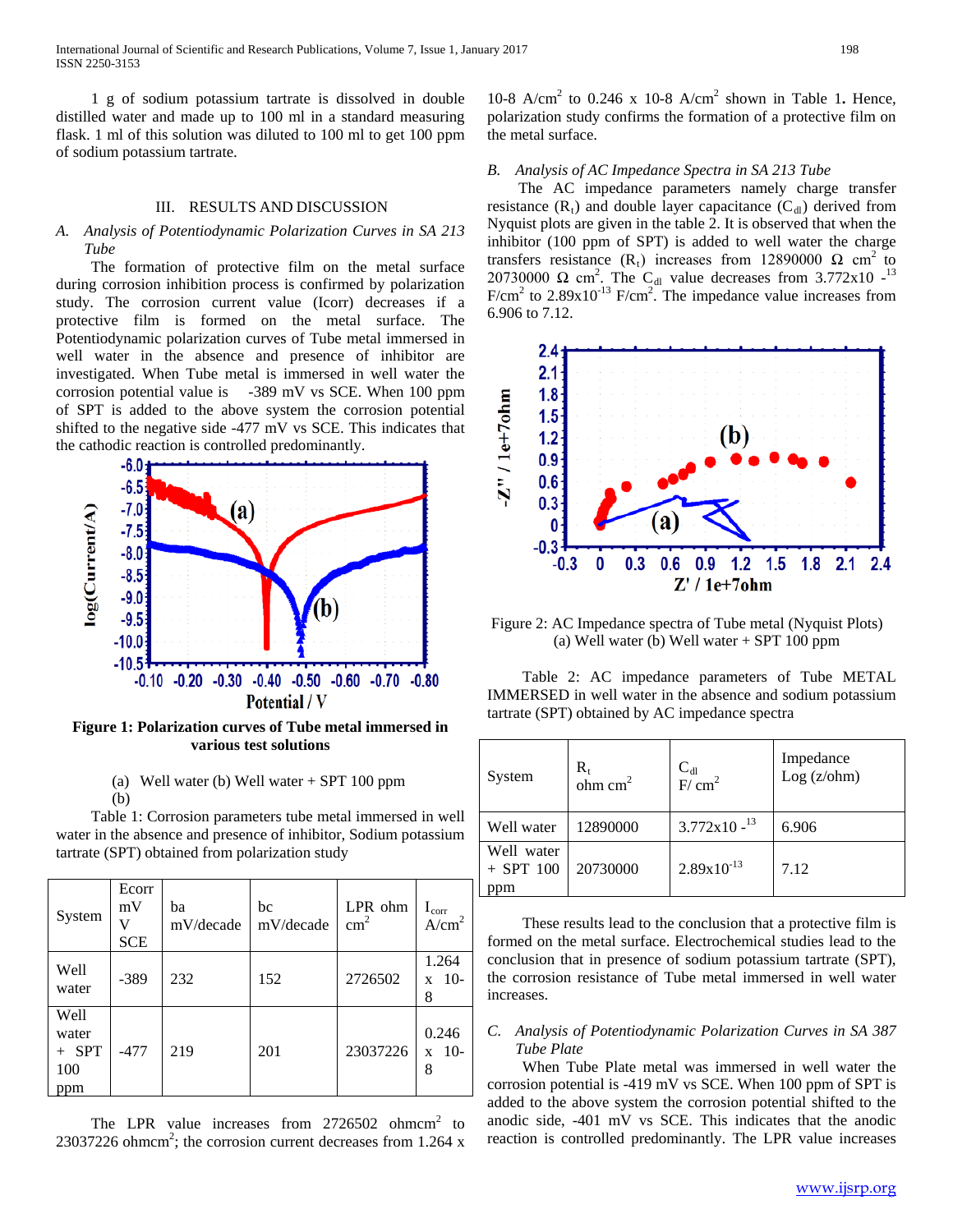

(a) Well water (b) Well water + SPT 100 ppm



**Table 3: Corrosion parameters tube metal immersed in well water in the absence and presence of inhibitor, Sodium potassium tartrate (SPT) obtained from polarization study**

| System                                            | Ecorr mV V<br><b>SCE</b> | ba<br>mV/decade | bc<br>mV/decade | LPR ohm $cm2$ | $I_{corr}$ A/cm <sup>2</sup> |
|---------------------------------------------------|--------------------------|-----------------|-----------------|---------------|------------------------------|
| Well<br>water                                     | $-419$                   | 238             | 158             | 170710        | $2.067 \times 10^{-7}$       |
| Well<br>water<br>$^+$<br><b>SPT</b><br>100<br>ppm | $-401$                   | 226             | 208             | 243210        | $0.9989x10^{-7}$             |

 Hence, polarization study confirms the formation of a protective film on the metal surface.

#### *D. Analysis of AC Impedance Spectra in SA 387 Tube*

 It is observed that when 100 ppm of SPT is added to well water the charge transfers resistance  $(R_t)$  increases from 102795912  $\Omega$  cm<sup>2</sup> to 139789509  $\Omega$  cm<sup>2</sup>. The C<sub>dl</sub> value decreases from  $4.412 \times 10^{-13}$  F/cm<sup>2</sup> to  $3.202 \times 10^{-13}$  F/cm<sup>2</sup>. The impedance value increases from 4.1 to 4.432. These results lead to the conclusion that a protective film is formed on the metal surface.



**Figure 4: AC Impedance spectra of Tube metal (Nyquist Plots)**



**Table 4: AC impedance parameters of SA 387 Tube METAL IMMERSED in well water in the absence and sodium potassium tartrate (SPT) obtained by AC impedance spectra**

| System                                              | $\mathbf{R}_{\mathrm{t}}$<br>$ohm$ cm <sup>2</sup> | $\frac{C_{dl}}{F/cm^2}$ | Impedance<br>Log(z/bhm) |
|-----------------------------------------------------|----------------------------------------------------|-------------------------|-------------------------|
| Well<br>water                                       | 102795912                                          | $4.412x10^{-13}$        | 4.1                     |
| Well<br>water<br>$^{+}$<br><b>SPT</b><br>100<br>ppm | 139789509                                          | $3.202 \times 10^{-13}$ | 4.432                   |

 This result shows that in presence of sodium potassium tartrate (SPT), the corrosion resistance of Tube metal immersed in well water increases.

#### IV. CONCLUSION

 The Investigated values of the polarization study confirm the increase in LPR values and the decreases in corrosion current in the presence of SPT; it clearly shows the formation of a protective film on the metal surface. By the AC impedance spectra parameters of Tube metal immersed in well water in the absence and presence of sodium potassium tartrate, the formation of protective film is confirmed with the increase in charge